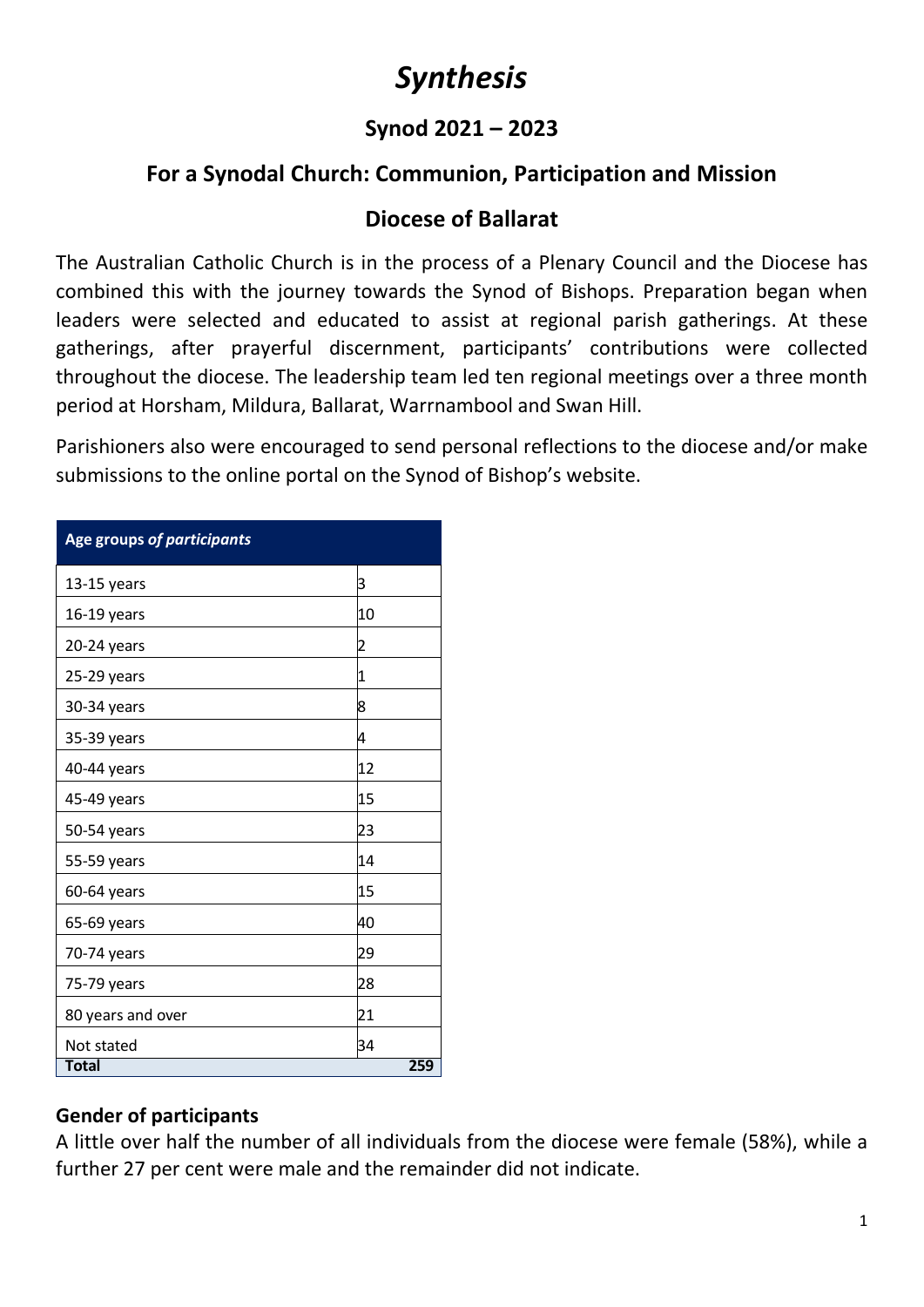#### **Aboriginal and Torres Strait Islander**

There were three individuals who identified themselves as Aboriginal and Torres Strait Islanders.

## *Communion, Participation and Mission*

Within each of these three areas, the most widely discussed themes were as follows:

#### **Communion**

- o Greater focus on Jesus Christ
- o Greater trust, faith and hope in God
- o Remaining faithful to Church teaching
- o Better faith formation
- o Being a witness in society
- o Greater focus on the Word of God
- o Renewed call to holiness

#### **Participation**

- o Greater role for women
- o New leadership and governance models
- o New models of Church, diocese, parish
- o Greater involvement of the laity
- o Dialogue in Church and society
- o Ecumenism
- o Greater leadership from bishops and priests
- o Holy Orders ending celibacy/allowing priests to marry
- o Holy Orders ordination of women
- o Emphasis on Church teachings on marriage
- o Greater understanding for those that are divorced
- o Restoring the Third Rite of Reconciliation
- o Greater inclusion of all
- o Fighting for human rights
- o Care for the environment
- o Ending discrimination of LGBTIQ+

#### **Mission**

- o Greater emphasis on prayer and sacraments
- $\circ$  Sharing the faith with others
- o Listening to one another more
- o Outreach to youth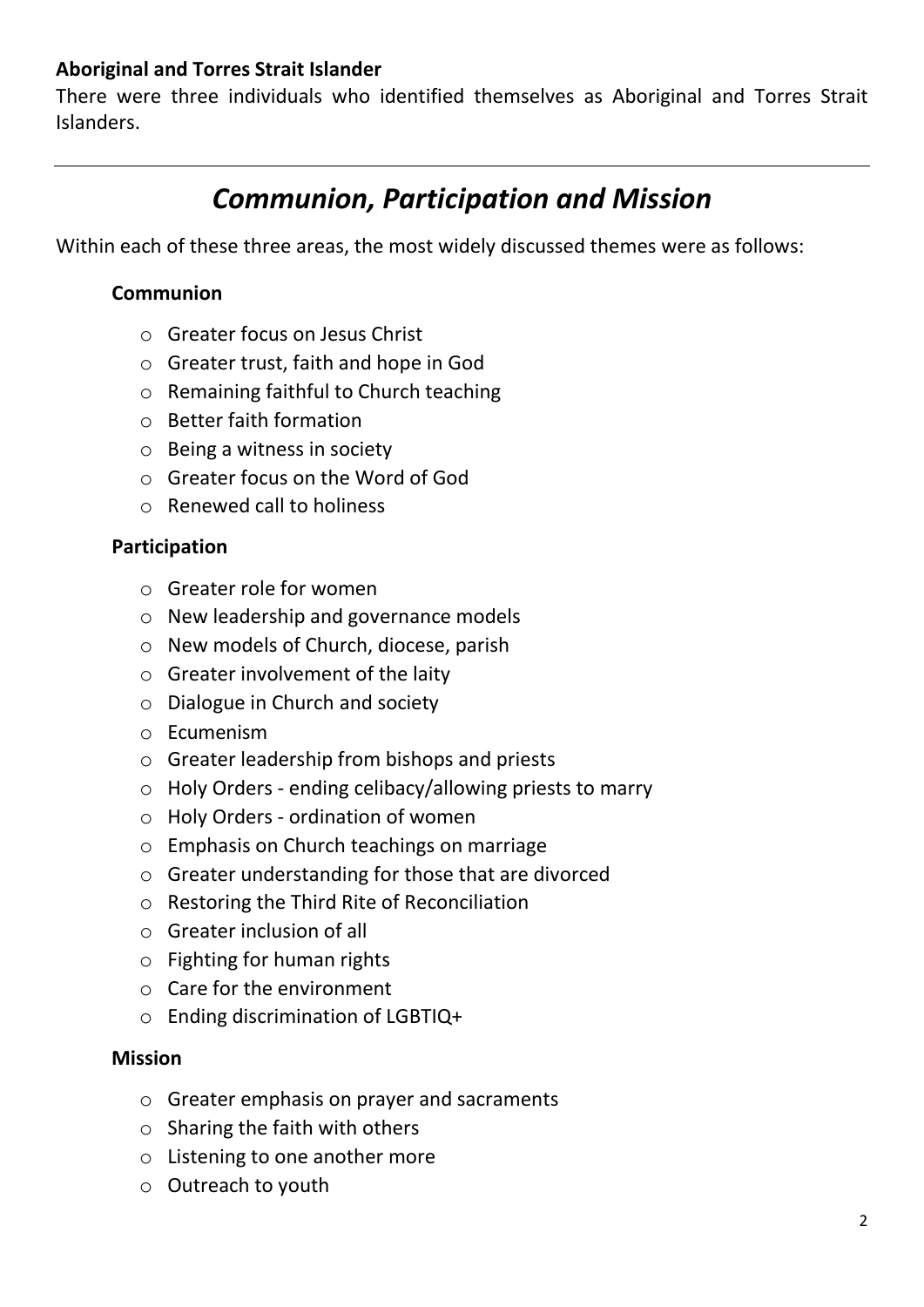- o Modernise Church teachings
- o Teaching authentic Catholic faith
- o Listening to the laity

Among the three main themes, the area of 'Participation' was most frequently chosen by respondents, with the most frequently selected subthemes being:

- $\circ$  authority and participation
- o discerning and deciding
- o sharing responsibility for our common mission

The major themes of Communion, Participation and Mission were brought to the surface through prayer, reflection, discernment and discussion with participants responding to the following:

- *These are the ways we are working together well*
- *These are the areas we need to strengthen*

"Evaluating our successes and failures has been variable and often doesn't take place. It is important that it does, but it should not be onerous. Some evaluation may be physically obvious, but appraisal forms often give you information you may not have received otherwise and so are very worthwhile. An important consideration is the fact that this is God's Church, we are the people of God but not God. Whilst listening to the Holy Spirit through the voices around us we also need to discern if all of those voices are of God or are in accordance with the will of God."

## **A Summary of the Responses:**

### **These are the ways we are working together well:**

As a Church Community we recognise our efforts to:

- Give affirmation to the clergy. We have many good priests working in our parishes who have suffered considerably because of the child sexual abuse scandal
- Give primacy to the place to Aboriginal and Torres Strait Islander people in the Australian Church particularly by the heeding of indigenous voices: supporting the Uluru Statement from the Heart; responding to NATSICC's recommendations; receiving and acting upon the five recommendations outlined in the NATSICC submission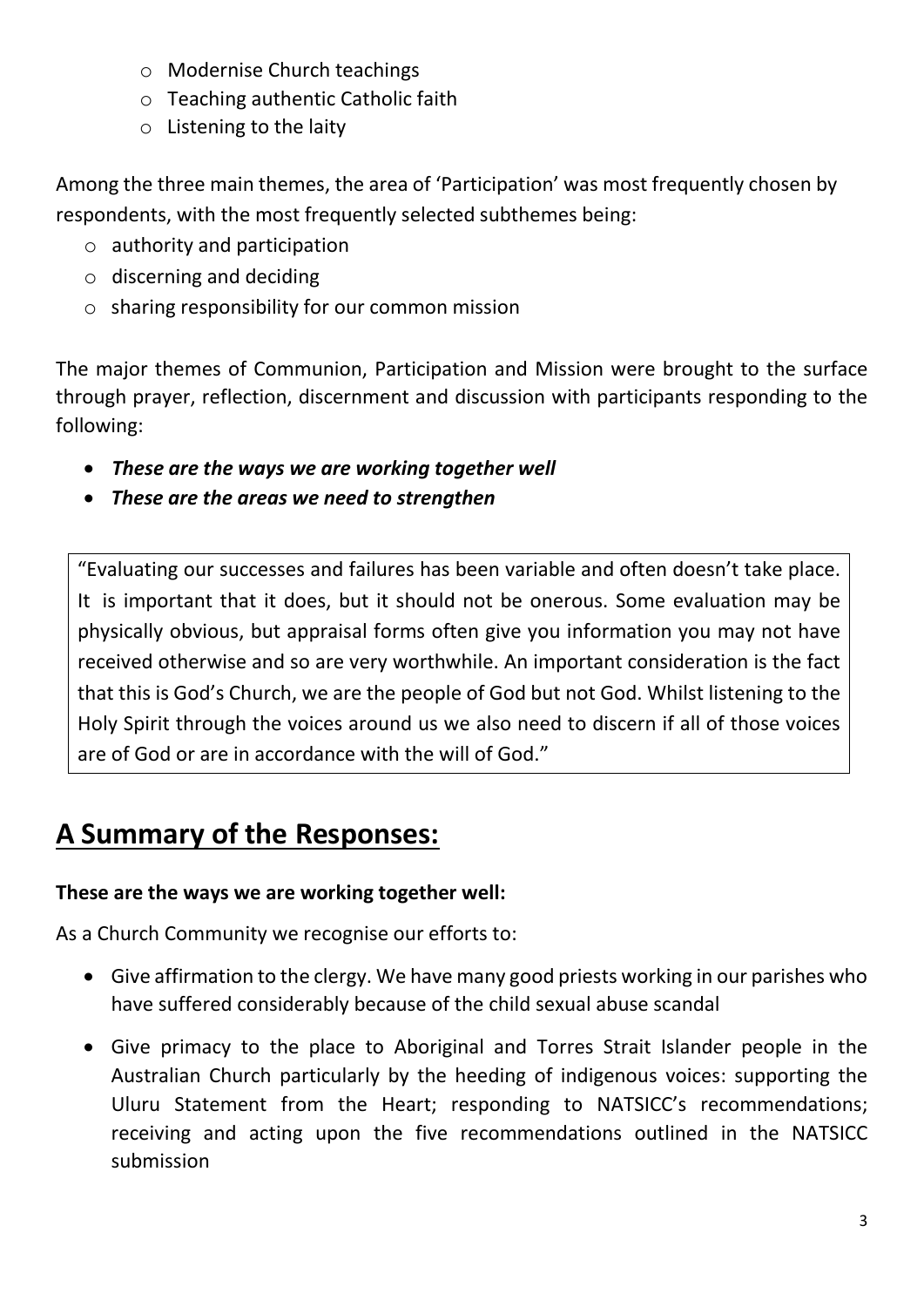- Place an emphasis on the processes of listening, dialogue and synodality, and on the need to embed such processes in ecclesial decision-making in our Church
- Emphasize building unity within the church (passim)
- Have a strong focus on the need for on-going formation for all the baptised
- Recognise the need for serious ecumenical and interfaith dialogue
- Have a 'missionary discipleship' focus informed by Pope Francis
- Recognise the need to heal the wounds of abuse
- Proclaim and enact Catholic social teaching
- Promote the use of the Sacrament of Penance and encourage the proposal to reinstate the third rite of reconciliation
- Promote financial and institutional support for prayer and catechetical centres
- Give particular emphasis to Pope Francis' call to conversion in relation to care for our common home and to affirm the missionary impulse in the prayers of Pope Francis at the end of *Laudato Si'*
- Promote integral ecology and ecological conversion
- The consultation prior to the Australian Plenary Council and the experience of the Plenary Council itself have been experiences of synodality in practice.
- Promote synodality. The practice of or journeying together has been developing gradually in our diocese for several decades:
	- o Our diocesan pastoral planning document, entitled "Looking Forward", has been shaped and re-shaped through various levels of consultation among laity and clergy at many parish and regional gatherings over the years.
	- o Parishioners from neighbouring parishes have met to discuss ways of cooperating to improve services in local communities. This has led, for example, to several parishes having common programs to prepare children for the sacraments of Confirmation and Eucharist.
	- o The board of the recently established Diocese of Ballarat Catholic Education Limited is made up mainly of laity. The Diocesan Personnel Board now includes laity as well as clergy. These are examples of our diocese transitioning to a greater involvement of laity in governance.
	- o The promotion of the *"Light from the Southern Cross"* report, which contains proposals for a more collaborative, synodal model of Church governance and pastoral leadership in parishes and dioceses.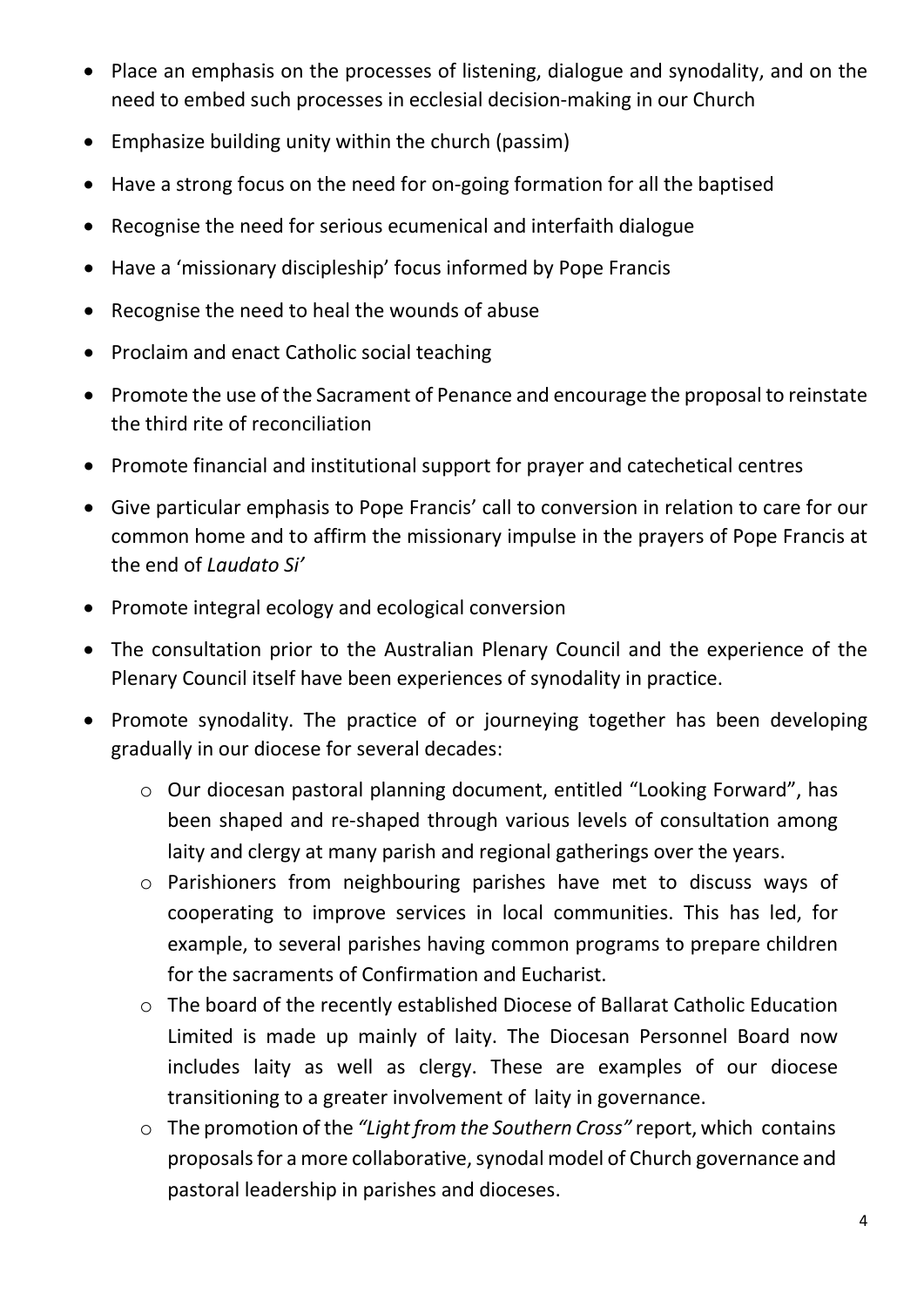"I believe the clerical/hierarchal structure of the Church is greatly hindering its ability to relate to our society and culture. Clerical structures need to be reformed by restructuring the training of priests and revisiting the roles assigned to the Council of Priests and the College of Consultors. The document 'The Light from the Southern Cross' needs to be implemented in the Australian Catholic Church. The present standing and situation of the Church in Australia and the world certainly indicates the present regime of authority is a failure in today's world. Less clerics and more laity need to be the decision makers in our Church. Bishops are the "chief shepherds" not the CEOs. Change the formation structure for our leaders. It is doing damage to them and the Church."

### **These are the areas we need to strengthen:**

- The Church is facing two issues:
	- ❖ how can we be a better church
	- $\cdot$  can we gain (or regain) the trust that we had in the past
- Synodality seems the best way for us to become a better church. The Church needs to be reformed in order that people regain their trust in it. The image of the Church seen by outsiders is an organisation dominated by conservative male clerics who have shown their frailty. (This was on display for all to see in the Royal Commission)
- *The Signs of the Times* and the concept of Synodality: In Australia, women have been Prime Minister, Governor-General and Chief Justice of the High Court. Leadership to recognise the gifts of women and welcome them into all aspects of Church life.
- The Australian Catholic Bishops Conference has attested to the problem of clericalism and the need for changes in the seminary curricula and ongoing professional development for clergy. This needs follow up.
- An understanding that Sacraments are a permanent stimulus to reform, renewal and the self-giving that reveal the Church as 'the seed and the beginning' (*Lumen Gentium #5*) of God's reign".
- Many question the need for compulsory celibacy for priests in the Latin Rite.
- Seminary formation; a thorough review of seminary formation, in particular the continuing of a semi-enclosed system. Many of the recently ordained are markedly more clerical and restorationist than their predecessors.
- While the Australian Church is making a substantial and helpful financial contribution to overseas church communities every aspect of the justice of engaging priests from Asia and Africa needs to be re-examined.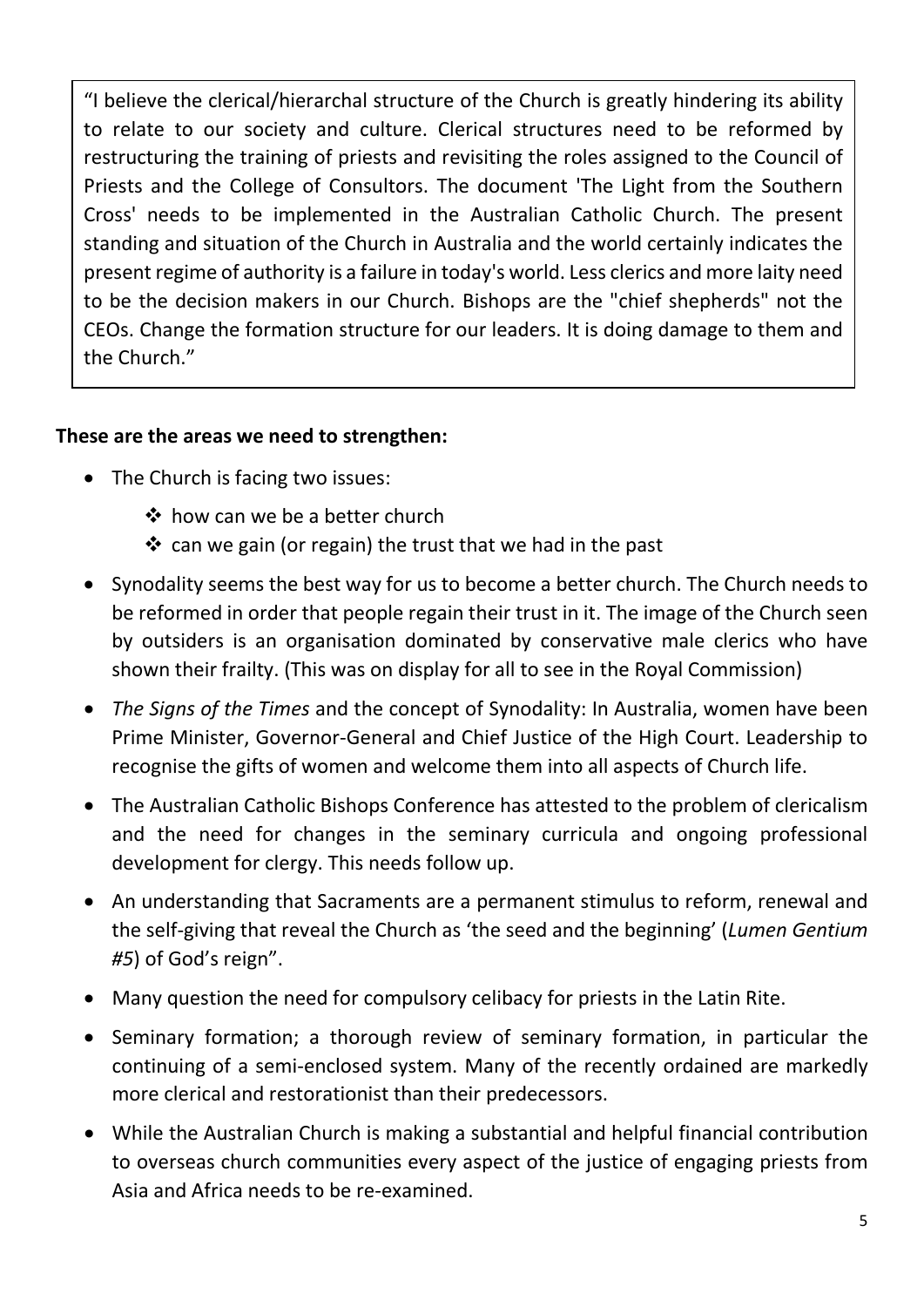- The Church is said to "receive the mission to proclaim and to spread among all peoples the Kingdom of Christ and of God and to be, on earth, the initial budding forth of that kingdom"(LG 5). This is not self-evident in western society today.
- The rules governing the structures of Plenary Councils be reviewed. Laity should be the most numerous group in Plenary Council representation.
- In the diocese and parishes we often identify needs rather than goals. The problem with this is that we are only dealing with survival rather than advancing, being reactive rather than proactive and forming true disciples or developing ministries.
- There is a need for a better understanding of the four-fold presence of Christ in the Eucharistic celebration. This has the potential to expand horizons, to refocus attention on the centrality of Eucharist and revivify participation of all the baptised in the Eucharistic celebration. (*Sacrocsanctum Concilium #7)*
- To permit, where appropriate and under the oversight of the Local Ordinary, the possibility of suitably qualified non-ordained (both men and women) being entrusted with this Ministry of Preaching in the Eucharistic Assembly.
- The issue of gender language in the Church is an irritant which should be dealt with, as it has been in the secular world.
- When dealing with ecology and the environment there is a tendency to reduce ecological justice to environmental justice and to equate social justice and environmental justice. Pope Francis draws these notions together using the term "integral ecology". Pope Francis, in speaking of the intrinsic value of the material world, introduces a profoundly transformative and new church teaching (*LS 115, 118, 140*) that eschews the dualism of Platonism, a philosophy that has been in our ecclesial DNA for centuries. God's all-encompassing embrace of creation deserves greater attention.
- Bishops have lost the trust of many of the laity, religious and clergy. There is need for transparent processes and procedures for the appointment of bishops.
- Canon law gives every indication of being written by clerics. A review could illuminate the signs of clericalism and promote synodality. A significant group of lay people could be involved in such a review.
- Diocesan Synods and Pastoral Councils: If these bodies became the norm a revision of the function and need for some of the existing governance bodies in the Church could occur. (diocesan curia, college of consultors, council of priests, social justice committee, women's council, diocesan finance council).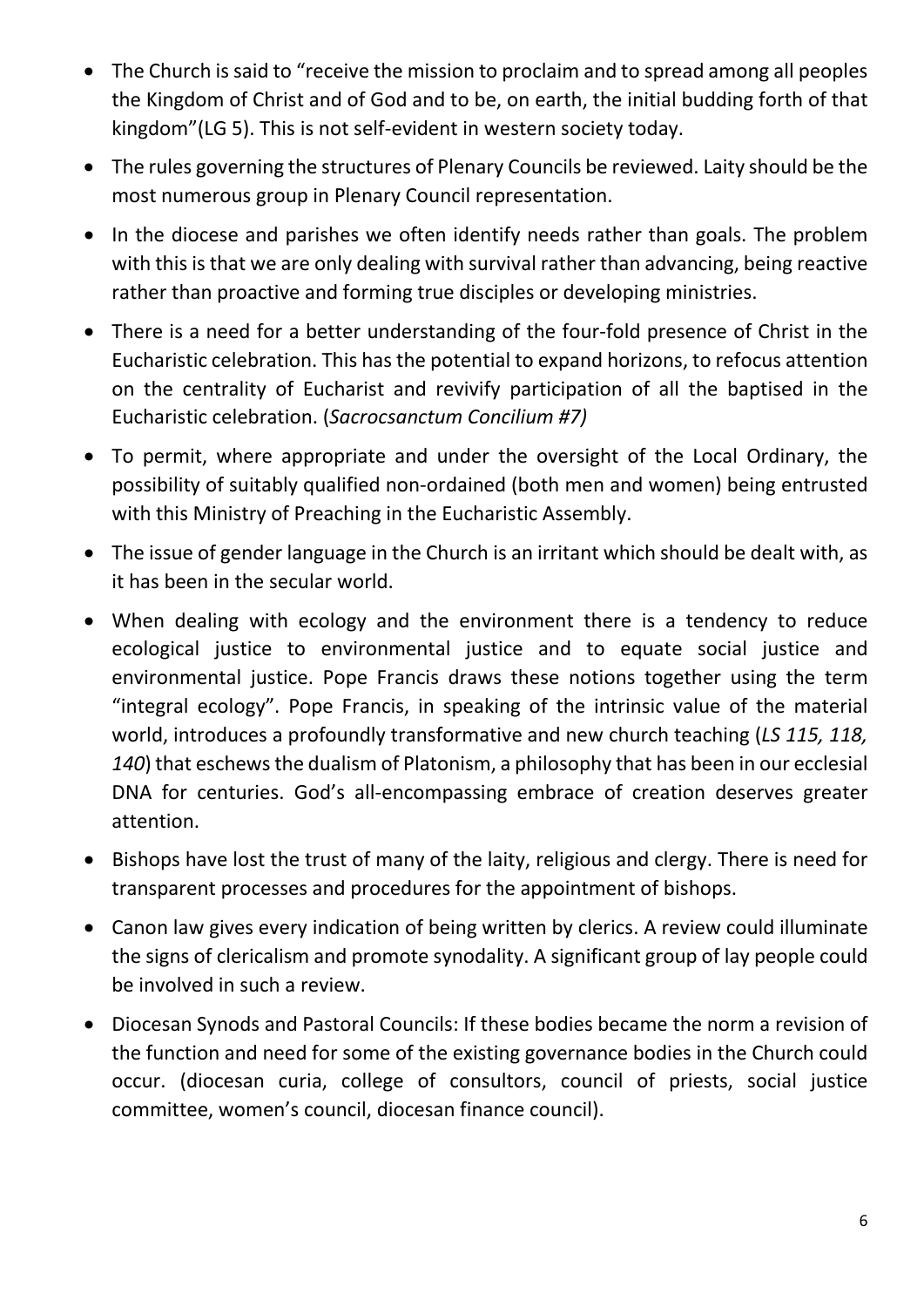- Attentiveness to what the Spirit is saying to the Church at this time allows for entirely new insights. Often people want decisions and are not prepared to follow a discernment process that requires patience and time.
- The need to acknowledge the current context of our young people and what reaches them. We could show far greater sensitivity in the areas of culture, music, leadership, finance, language and technology.
- Understanding the full extent of our Baptism is vital and this can only happen with solid preparation and follow-up support. Such preparation often occurs with adults through the RCIA program, but to have more than one session with new parents is rare. As parishes we need to accompany these families in their faith and this means regular contact.
- Teamwork and governance in parishes needs to be positive, active and well-advertised with frequent, open and honest discussion, initially between the parish priest and the leadership team and then the leadership team taking it to the wider community.
- Discernment can be problematic. One of the difficulties we have encountered is that often people see a gathering as an environment where something concrete has to be achieved, they want to see results and are loathe to take part or commit to the discernment process if it is going to take a) more time or b) more than one meeting – which is a time factor again. Fostering prayer that is not just tokenistic before a meeting is a good lead into creating a spiritual presence to our gatherings. Growing in spiritual discernment can be challenging since important decisions are usually accompanied by strongly held opinions. Finding the fine line between discipleship and ownership of the church can be difficult. Detachment is key for discernment and requires humility before we can be open to those voices from outside. To grow in communal spiritual discernment requires practice and good direction as well as the desire.
- Diocesan and Parish Pastoral Councils should be mandatory.
- Pastoral planning is essential when parishes merge.
- Parishes need a pastoral vision.
- An essential need for the development of emotional intelligence and spiritual discernment skills for all levels of leadership of the Church.
- Consider a model of having a pastoral leadership group of 4 to 6 including the Priest. This pastoral leadership group have the authority to make decisions, reflecting a servant leadership style, for the Parish community. The pastoral leadership group are responsible for facilitating the development of a Mission for the Parish. Give the Parish community responsibility for their own spiritual development.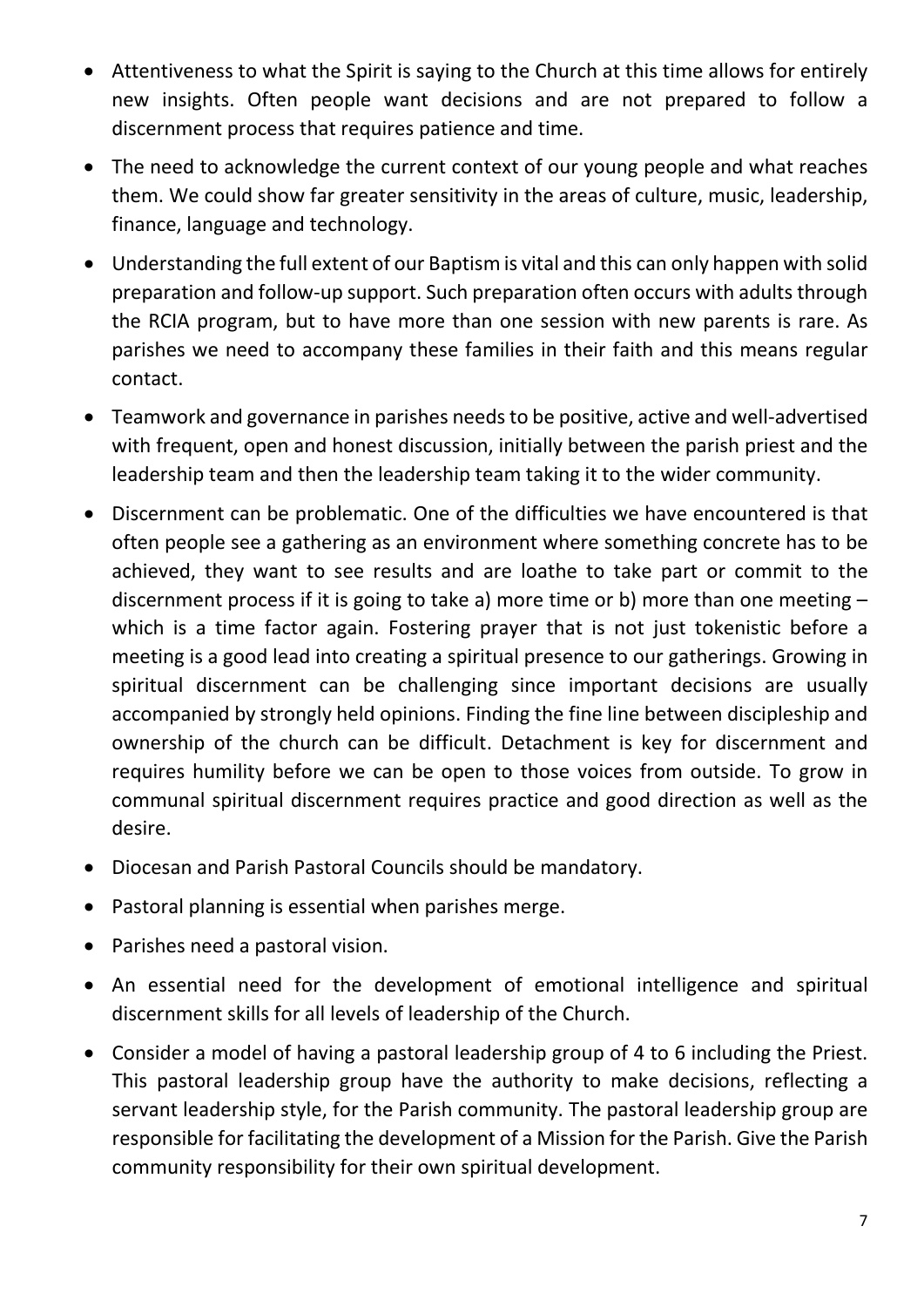- Consider the role of Clinical Pastoral Education (CPE) in the formation of trainee Priests to build emotional intelligence, access their pastoral heart and develop an awareness of collaboration.
- Provide clergy professional development to assist in keeping with the *signs of the times*.
- Consider the role of ongoing Supervision for all levels of leadership.
- Embrace diversity in Ministry. Women welcomed into all levels of Ministry, e.g. preaching, anointing, baptising. People who are celebrants within a local community to be called on when needed.
- Consider inviting parishes to develop a Position Description to attract Priests who fit the culture of the Parish. Consider implementing Performance Reviews of people in pastoral leadership.
- Allow and support diverse models of Catholic community to emerge as possible ways in which the Gospel might light the spark of faith within people.
- Ecumenism is important, again relationships are at the heart of this. We can learn much from our Christian brothers and sisters in terms of love and knowledge of the Bible, personal relationship with Jesus and witness and evangelisation.
- Produce an easy-to-understand version of the lectionary and missal with inclusive language.
- Foster an inclusive and welcoming community to all including divorced, remarried, LGBTIQ+, those on the edge and those discriminated against. Recognise diversity among people. Advocate a community that inspires people and encourages involvement and opportunities.

# **Concluding Observations:**

A strong theme in people's reflections was disappointment regarding the extent of the child abuse in the diocese and the perceived lack of response to victims during the early days of the crisis.

Many of the participants were over 60 years of age and expressed sorrow and lack of understanding related to the rapid decline in Sunday Mass attendance within their lifetime in the Australian Catholic Church.

Many were concerned that their church communities were in severe decline. Bewilderment was a common theme among the older group. A good number of those who could remember the post Vatican II enthusiasm in the Church were dismayed at the lack of change. People confided that they started to limit their participation in Church life and governance (parish councils, finance and liturgy) when they encountered 'difficult' priests.